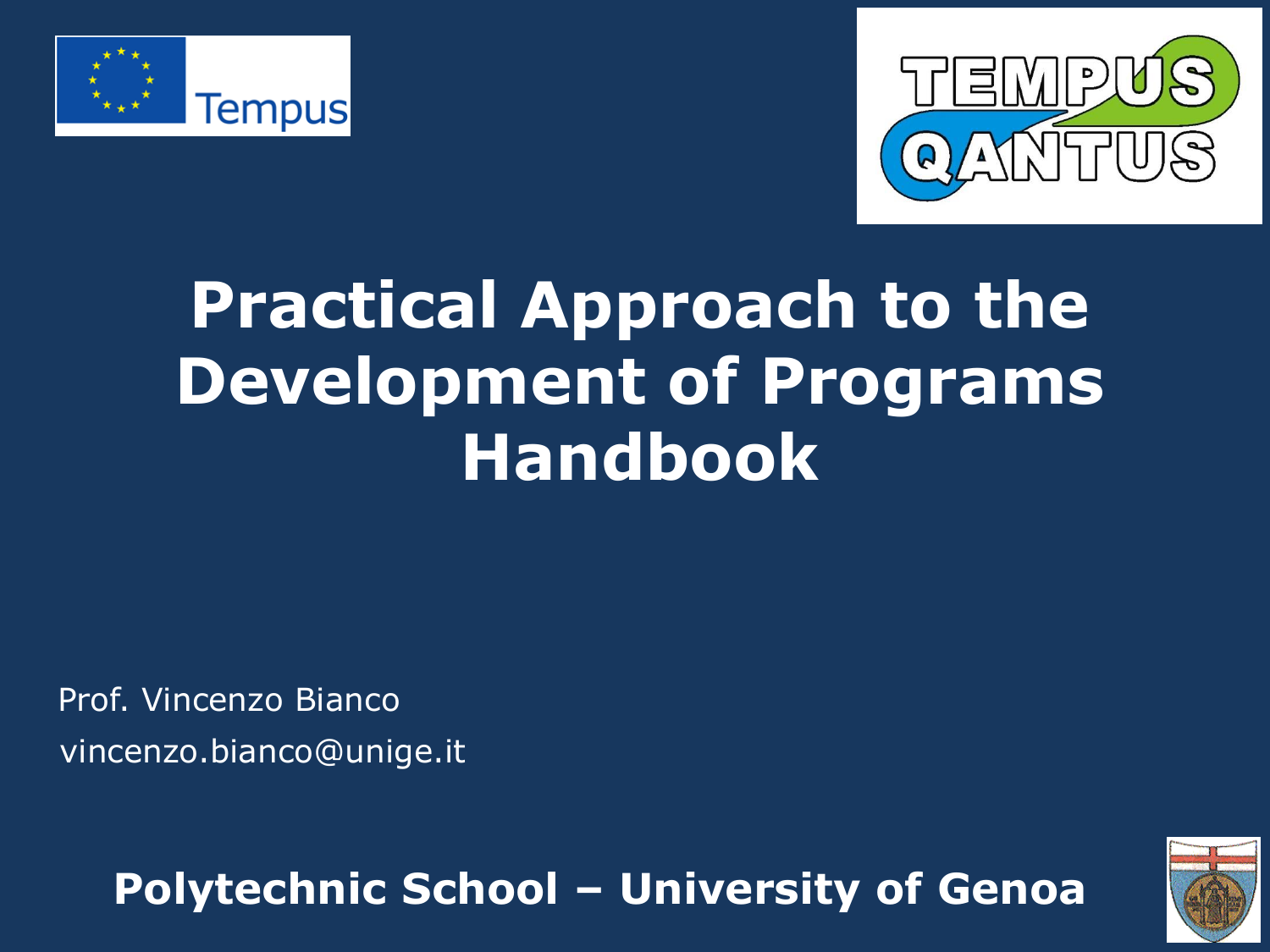# **Modules Description**

| <b>Module 1</b>                                    |                                        |  |  |
|----------------------------------------------------|----------------------------------------|--|--|
| Title                                              | <u>Xuun maannaa aannaan maannan m</u>  |  |  |
| <b>Credits</b>                                     | X ECTS credits, XXX academic hours     |  |  |
| <b>Module</b> leader                               |                                        |  |  |
| and assistant (if any)                             |                                        |  |  |
|                                                    |                                        |  |  |
|                                                    |                                        |  |  |
| <b>Study terms</b>                                 | Year X, semester Y. Year Z, semester W |  |  |
| Aim of the module                                  |                                        |  |  |
|                                                    |                                        |  |  |
|                                                    |                                        |  |  |
|                                                    |                                        |  |  |
| [not more than 500 characters including spaces].   |                                        |  |  |
|                                                    |                                        |  |  |
| <b>Lectures</b>                                    | XX hours                               |  |  |
| <b>Laboratory works</b>                            | XX hours                               |  |  |
| <b>Individual work</b>                             | XXX hours                              |  |  |
| <b>Learning outcomes</b>                           |                                        |  |  |
|                                                    |                                        |  |  |
| Knowledge and understanding:                       |                                        |  |  |
| ----------------                                   |                                        |  |  |
|                                                    |                                        |  |  |
| [not more than 350 characters including spaces].   |                                        |  |  |
|                                                    |                                        |  |  |
| <b>Practical skills</b>                            |                                        |  |  |
|                                                    |                                        |  |  |
|                                                    |                                        |  |  |
| • [not more than 350 characters including spaces]. |                                        |  |  |
|                                                    |                                        |  |  |
|                                                    |                                        |  |  |
| Graduate (or Transferable) skills                  |                                        |  |  |
|                                                    |                                        |  |  |
| • [not more than 150 characters including spaces]. |                                        |  |  |
|                                                    |                                        |  |  |
|                                                    |                                        |  |  |
|                                                    |                                        |  |  |

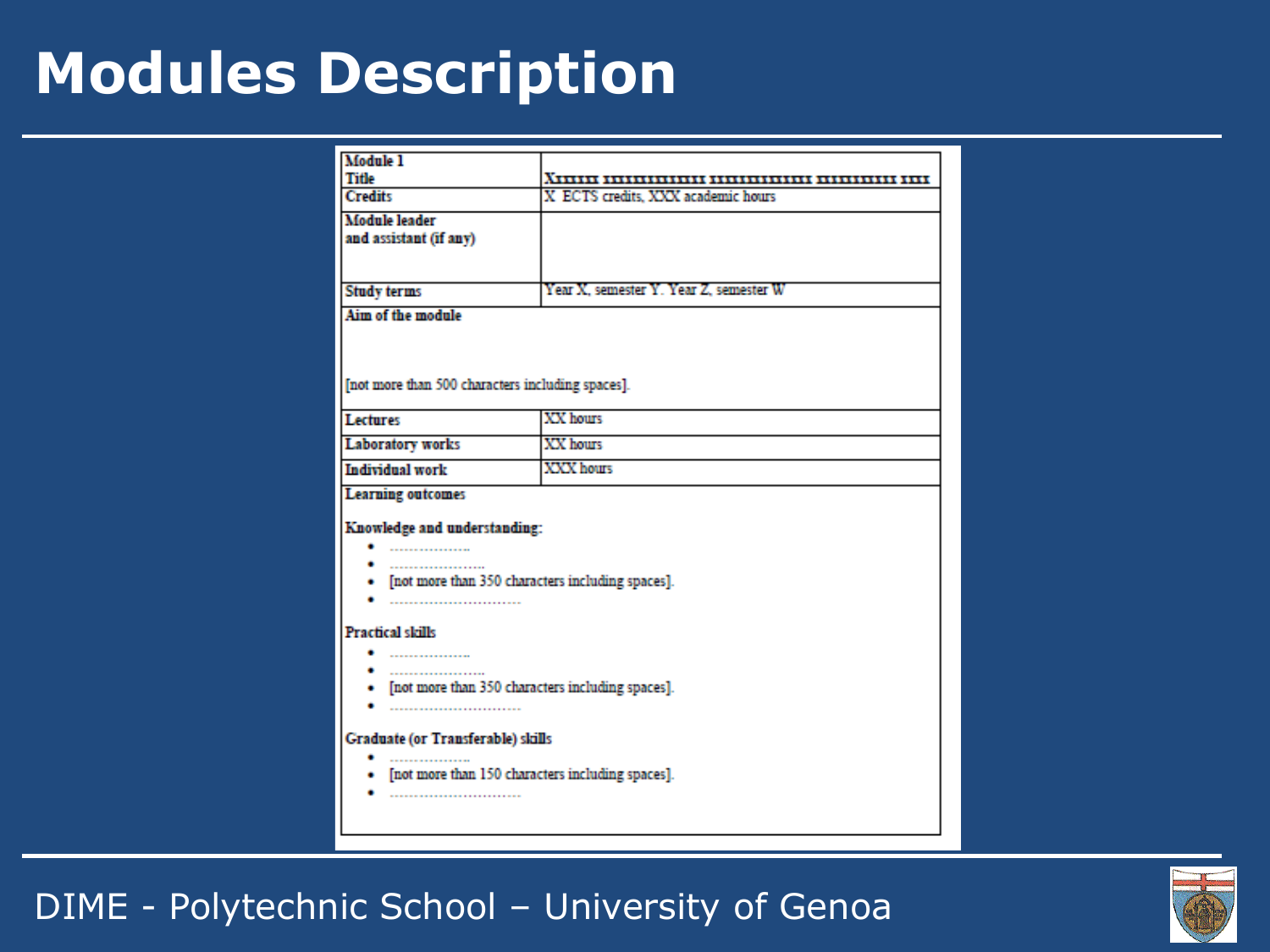# **How to fill course description 1**



| <b>Module 1</b><br>Title                                                                                                                                                                                                                                                                                                          |                                        |  |
|-----------------------------------------------------------------------------------------------------------------------------------------------------------------------------------------------------------------------------------------------------------------------------------------------------------------------------------|----------------------------------------|--|
| <b>Credits</b>                                                                                                                                                                                                                                                                                                                    | X ECTS credits, XXX academic hours     |  |
| <b>Module</b> leader<br>and assistant (if any)                                                                                                                                                                                                                                                                                    |                                        |  |
| Study terms                                                                                                                                                                                                                                                                                                                       | Year X, semester Y. Year Z, semester W |  |
| Title of the teaching module. It must be as clear as possible.<br><b>Module 1</b><br>Professors are invited to keep it as concise as possible. It<br>would be better to use an international standard name (i.e.<br>Title<br>Heat Transfer and not Study of Heat Propagation)                                                     |                                        |  |
| They are a "unit of measure" of the strength required by the<br>student (and by the lecturer!!!) to attend the course. Each<br><b>Credits</b><br>academic year a maximum of 60 Credits can be delivered.<br>Each credit is 25-30 hours of work per week (i.e. individual<br>study + courses + laboratory)<br><b>Module</b> leader |                                        |  |
| and assistant (if any)<br><b>Study terms</b>                                                                                                                                                                                                                                                                                      | Organizational information             |  |



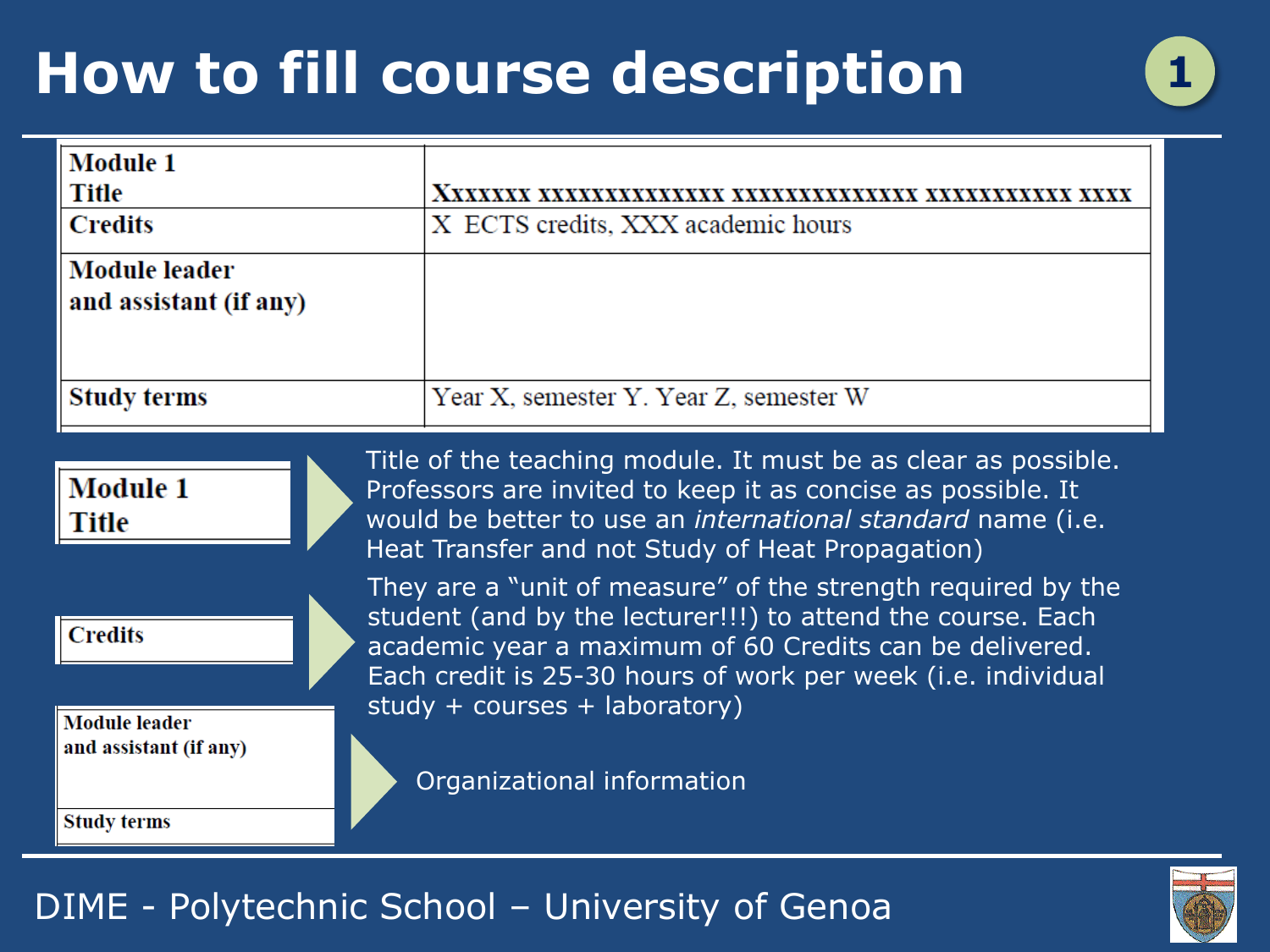# **How to fill course description 2**

#### Aim of the module

[not more than 500 characters including spaces].

| Lectures         | XX hours  |
|------------------|-----------|
| Laboratory works | XX hours  |
| Individual work  | XXX hours |

Describe the contents of your course. Keep in mind the number of ECTS you have been assigned and balance the contents with the required strength. It is important to be clear, because the student must know which are the content delivered with your course. Specify how the course is structured:

- How many hours?
- Any laboratory (i.e. experiments, computations, etc.)?
- How much individual study is required?

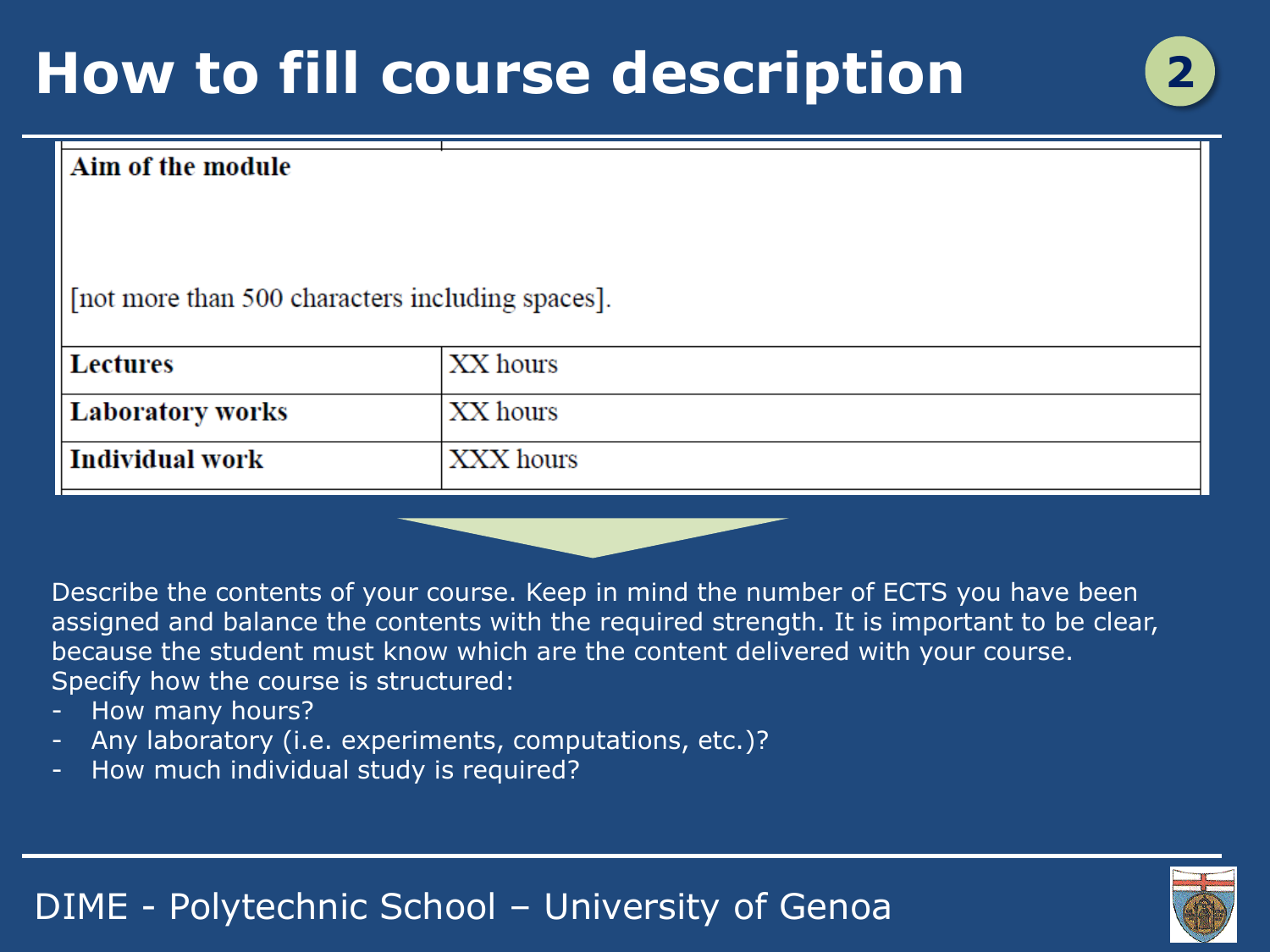# **How to fill course description**

#### **Learning outcomes**

### *What will the students learn?*

Theoretical and cultural outcomes

Practical skills (i.e. engineering approach)

General skills applicable to different fields and situation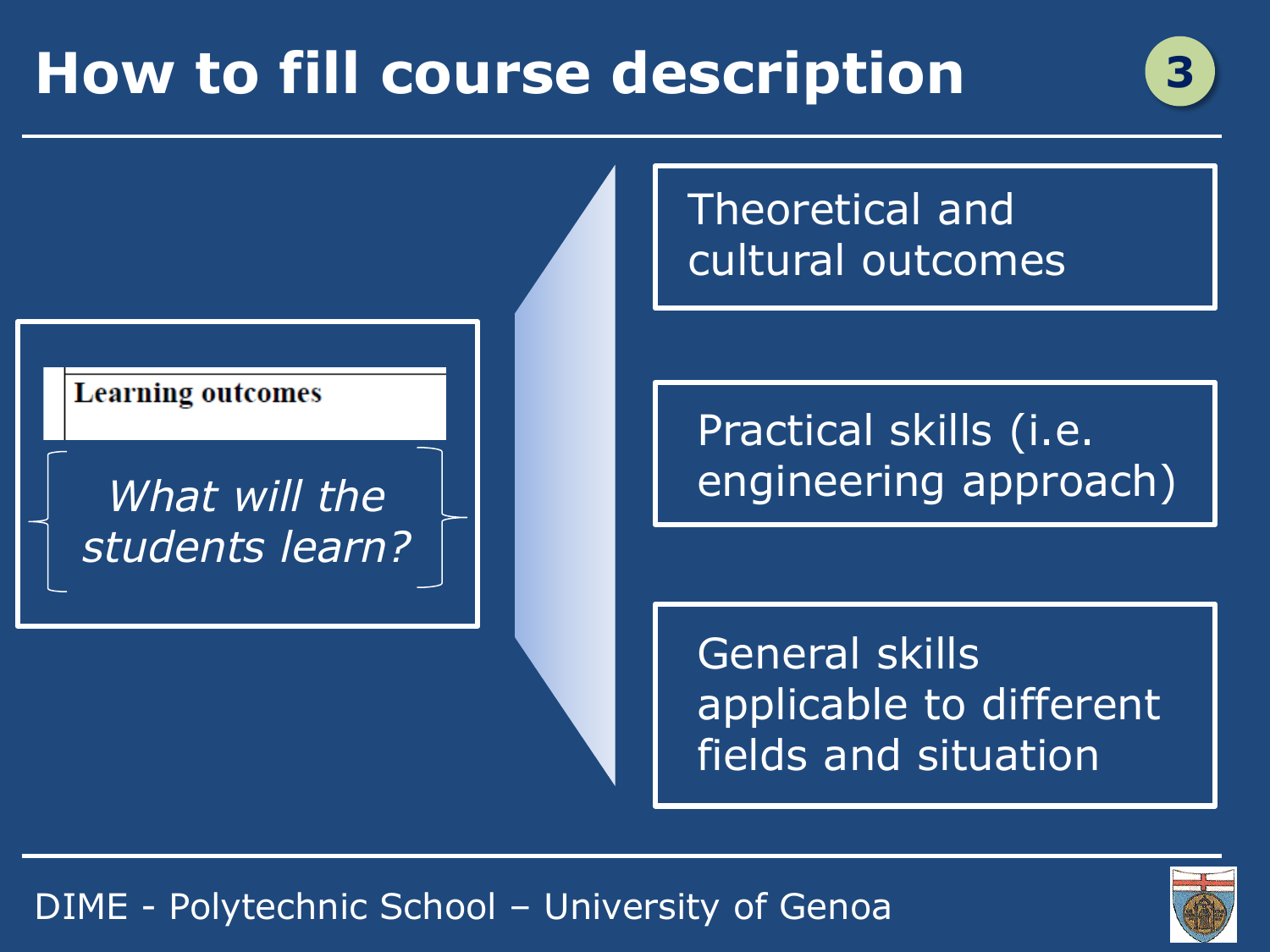#### Knowledge and understanding:

Which are the main concepts and notions the students will learn will your module? Make a list of the main knowledge the students should get after passing your exam.

#### **Practical skills**

How is practically applied the theoretical knowledge the students get after your course? What are they able to do after your courses?

#### **Graduate (or Transferable) skills**

Please, highlight which are the general skills the students get during your course. These are skills applicable also in other contexts (i.e. public speaking, team working, etc.)

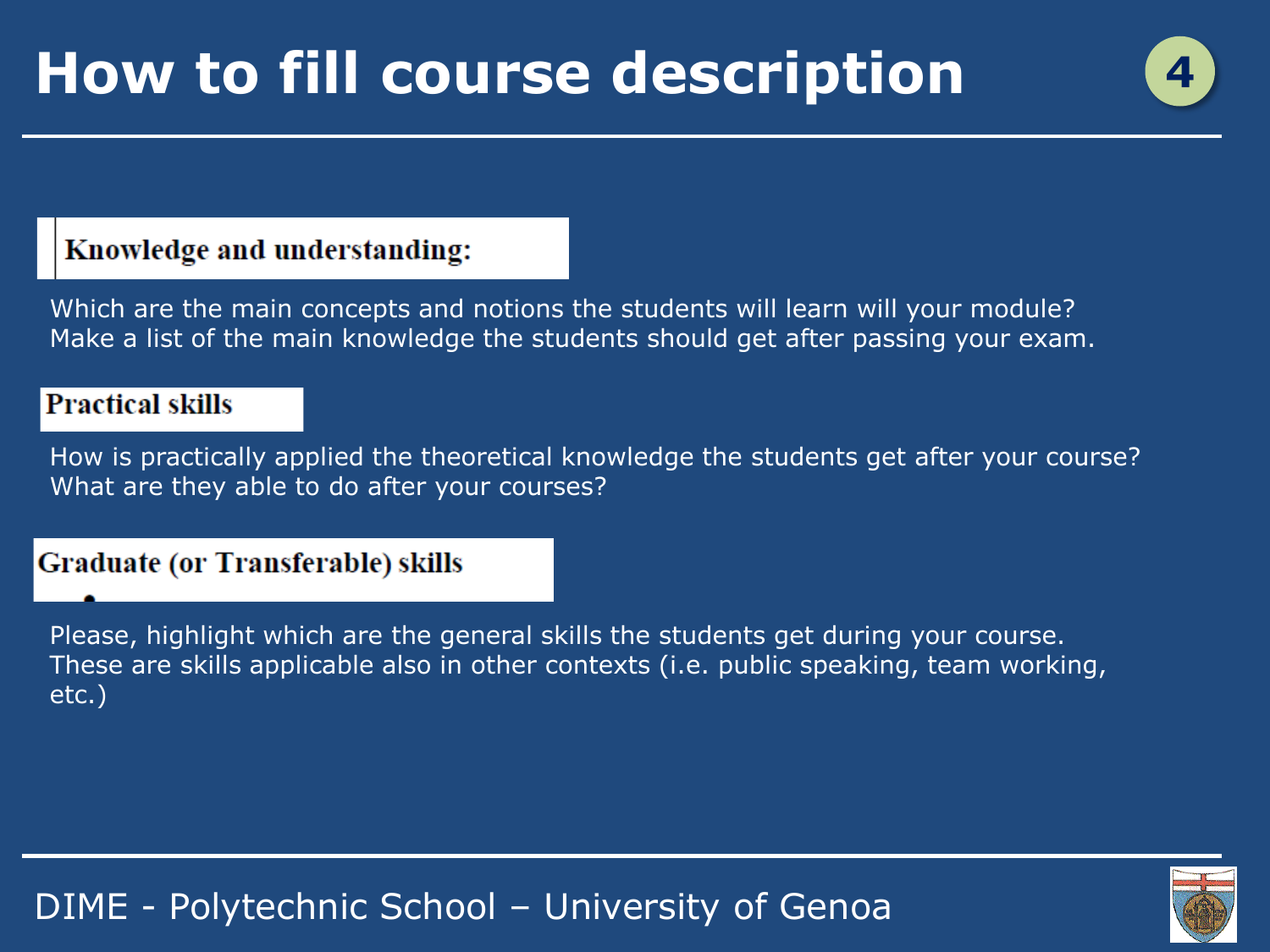

| <b>Module 1</b>                         |                                                                             |
|-----------------------------------------|-----------------------------------------------------------------------------|
| <b>Title</b>                            | <b>Heat Transfer</b>                                                        |
| <b>Credits</b>                          | 6 ECTS credits, 180 academic hours                                          |
| Module leader<br>and assistant (if any) | Assistant Professor Vincenzo Bianco<br>Dr. Mario Rossi (computer exercises) |
| <b>Study terms</b>                      | Year 3, semester 2.                                                         |

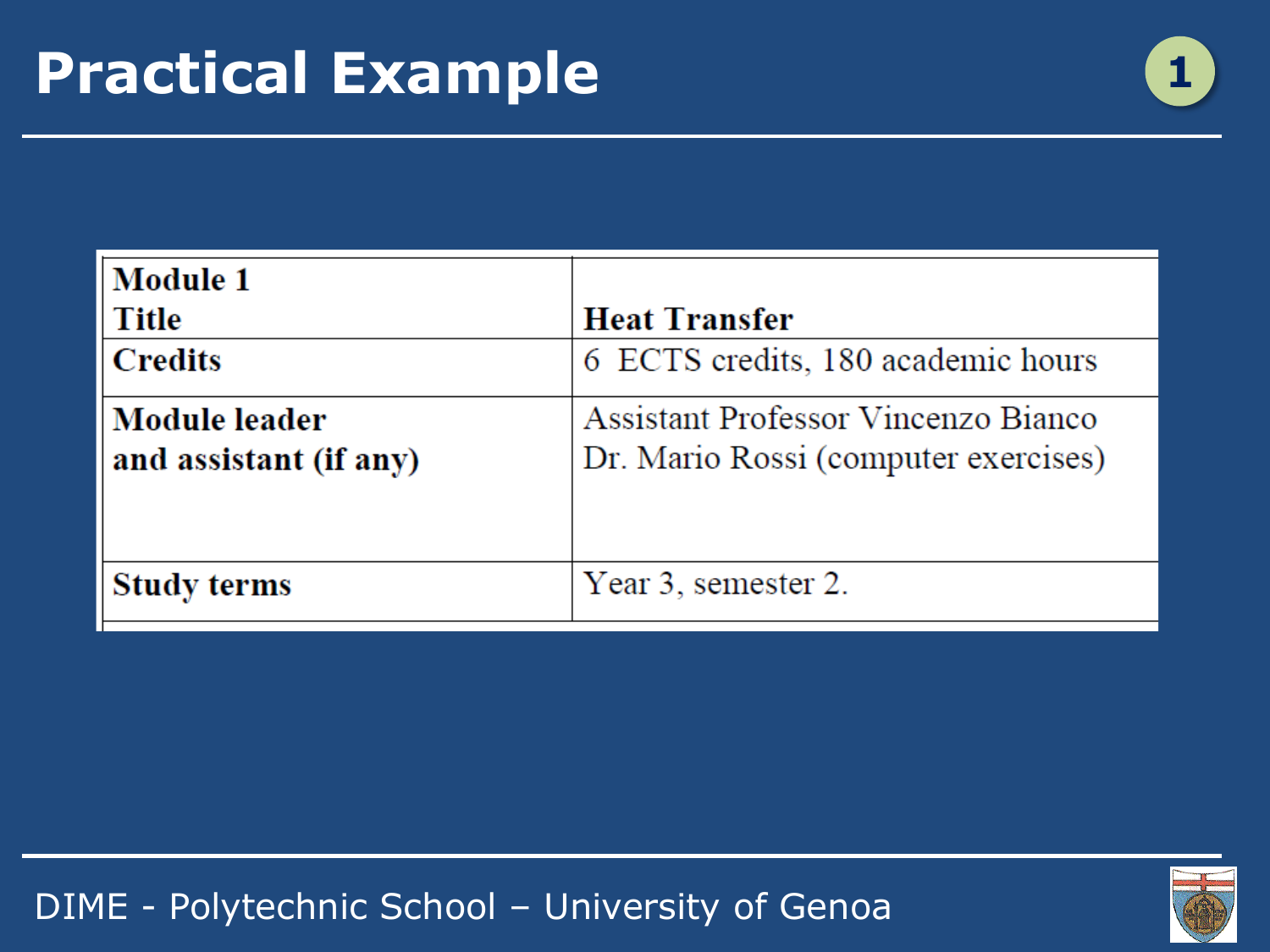# **Practical Example**

#### Aim of the module

The course presents the three modes of heat transfer: conduction, convection, and radiation. Onedimensional steady and transient conduction is studied for planar, cylindrical, and spherical geometries. The lumped capacitance analysis is used for transient conduction when appropriate. Convection heat transfer is studied in both internal and external geometries and under laminar and turbulent flow regimes. Free convection is also considered where heat transfer is due to flow induced by fluid buoyancy. Radiation heat transfer is studied by considering both the general characteristics of radiation as well as the properties of radiating surfaces and radiation heat transfer between surfaces.

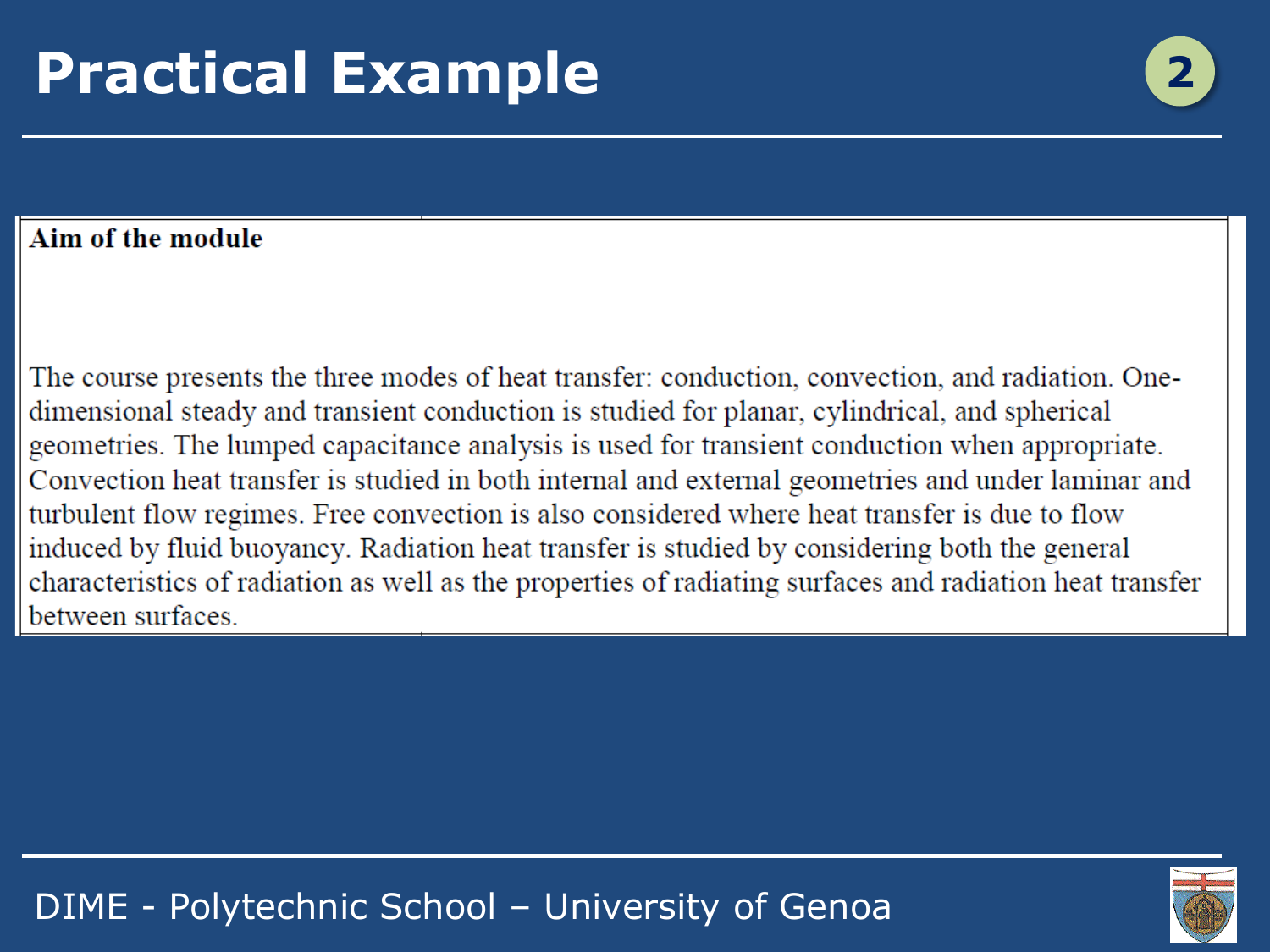

| Lectures         | 60 hours  |
|------------------|-----------|
| Laboratory works | 5 hours   |
| Individual work  | 115 hours |